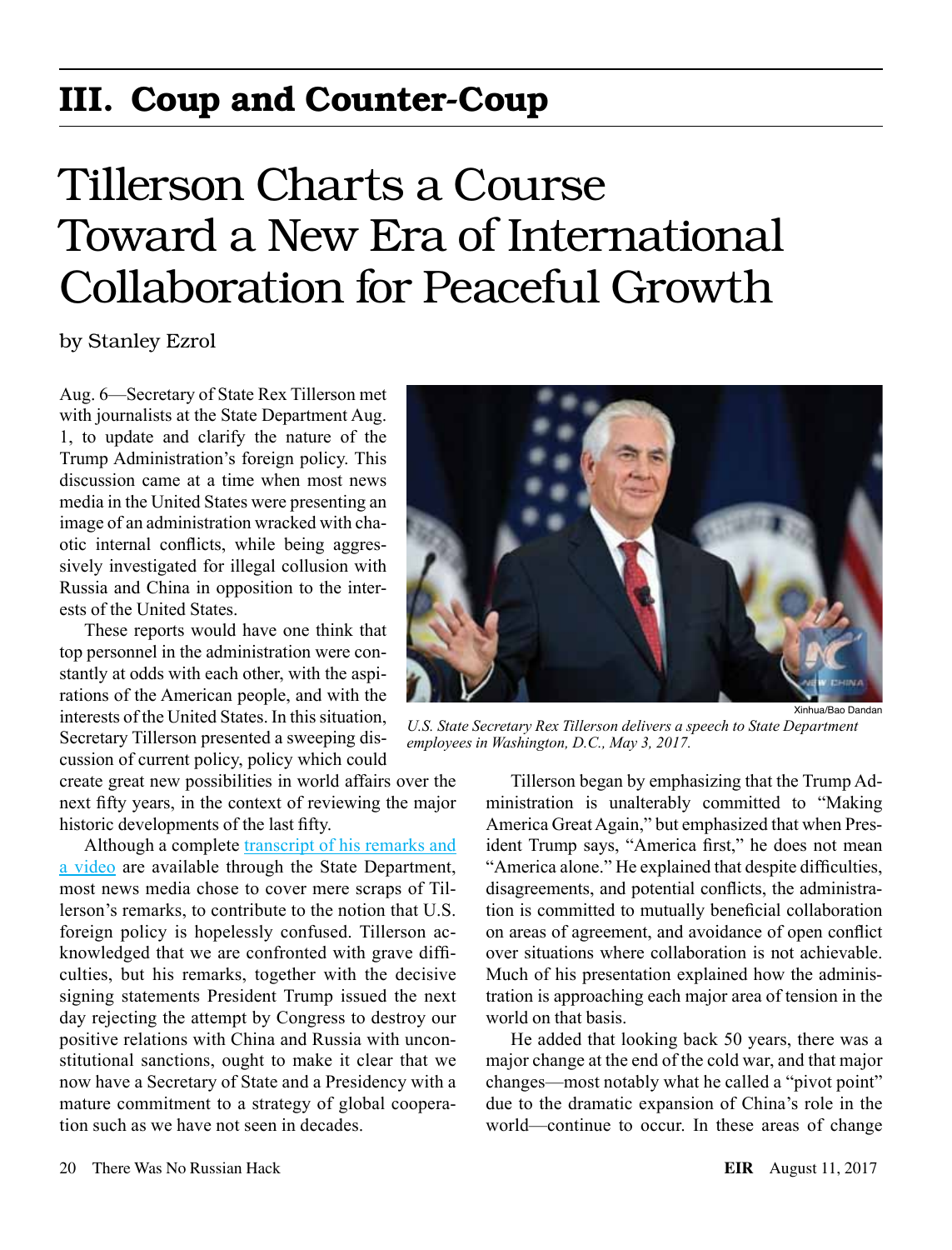Tillerson noted that President Trump has challenged many of the policies he's inherited. Tillerson gave assurances that the administration is not necessarily "throwing these things away," but asking, "How should we define these relationships to serve the American people's interest, obviously, first and foremost? But in doing so, I think we're confident it serves the global interest and the interest of our partners and allies as well."

#### **North Korea**

Tillerson elaborated that the development of administration policy toward North Korea starts

with a campaign of "peaceful pressure" to avoid other options that he described as "not particularly attractive." He indicated that the administration hoped that this approach would "develop a willingness [for North Korea] to sit and talk with us and others, but with an understanding that a condition of those talks is that there is no future where North Korea holds nuclear weapons or the ability to deliver those nuclear weapons to anyone in the region, much less to the homeland." The administration engaged China in this effort because "we share the same objective, a denuclearized Korean Peninsula" and because China, which accounts for 90% of North Korea's international trade "can put pressure on and influence the North Korean regime in ways that no one else can." Perhaps to answer China's objection that North Korea's quarrel is primarily with the United States, and that U.S. actions cannot be effective without changes in the relations of the United States with North Korea—particularly in light of the history of the U.S. assault against Iraq and Libya—Tillerson explained that in our relations with North Korea "we do not seek a regime change; we do not seek the collapse of the regime; we do not seek an accelerated reunification of the peninsula; we do not seek an excuse to send our military north of the 38th parallel. And we're trying to convey to the North Koreans we are not your enemy, we are not your threat, but you are presenting an unacceptable threat to us, and we have to respond."

#### **China**

*D.C., June 21, 2017.* 

After addressing the North Korea crisis, Tillerson turned to the issue of China, explaining "I think it's important that everyone understand that North Korea does not define the relationship with China." He recounted the opening up of U.S./China relationships fifty years ago, during the Nixon Administration, and the commitment to collaboration established at the Mar-a-Lago summit between Presidents Trump and Xi Jinping. He then referred to the "pivot point" defined by the fact that China is now the second largest economy in the world, "and they will continue to grow in their importance to the global economy," then asking, "What should define this relationship for the next 50 years?" This, he said, should be based on ensuring "economic prosperity to the benefit of both countries and the world," and that inevitable differences are resolved "in a way that does not lead to open conflict."

Then he referred to the disputes over the South China Sea, which the U.S. media and others have painted as a major threat to the peace and security of the United States and the nations in the area, remarking simply, "And where we have differences—in the South China Sea, and we have some trading differences that need to be addressed—can we work through those differences in a way without it leading to open conflict, and find the solutions that are necessary to serve us both?"

He pointed to the four high-level dialogues estab-



*a press briefing after the U.S.-China Diplomatic and Security Dialogue in Washington,* 

*U.S. Secretary of State Rex Tillerson (right) and Secretary of Defense James Mattis give*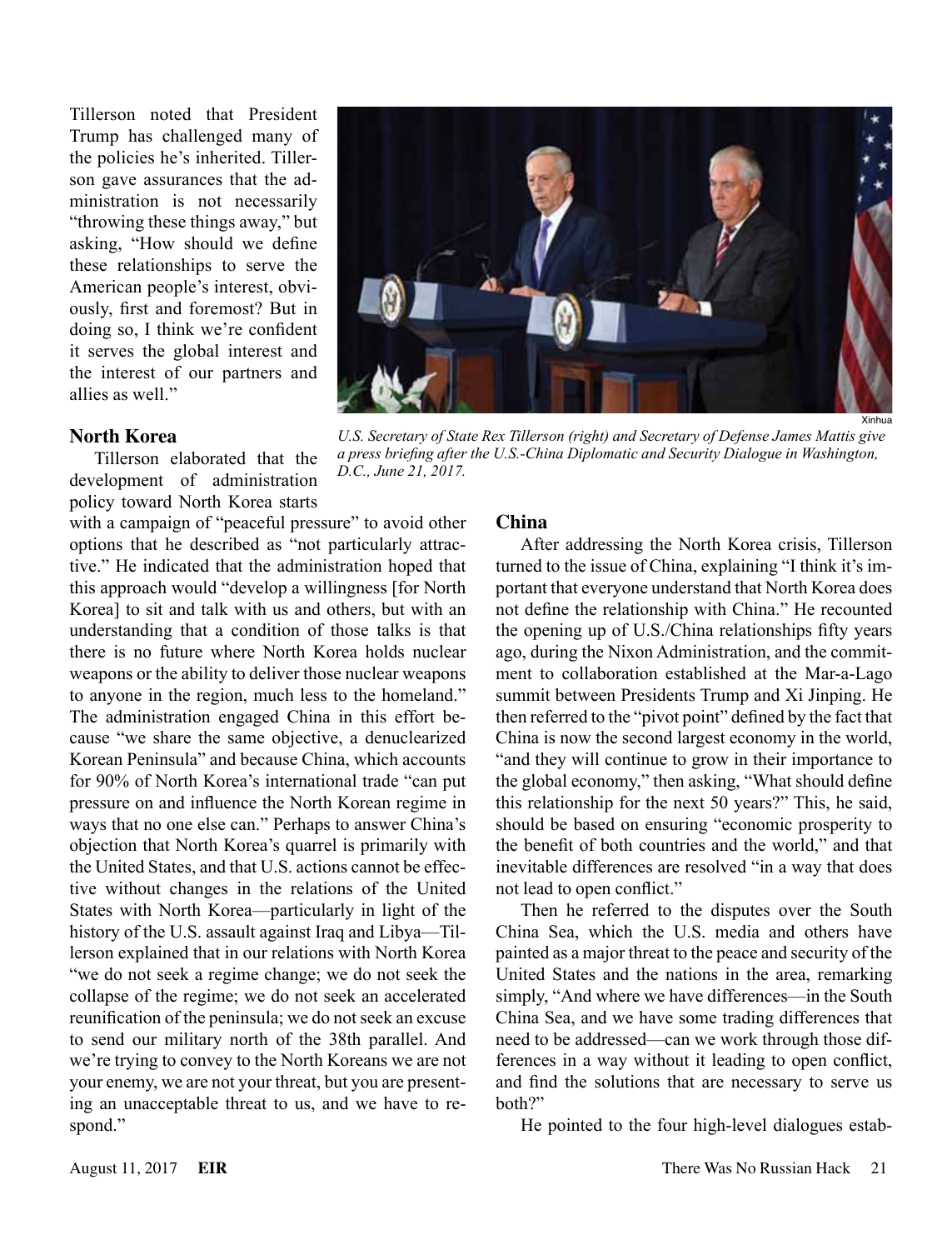lished at Mar-a-Lago. The first, the Diplomatic and Security Dialogue led by Tillerson, Secretary of Defense James Mattis, and their Chinese counterparts, has met twice. The Economic and Trade Dialogue, led on the U.S. side by Secretary of Commerce Wilbur Ross and Treasury Secretary Steve Mnuchin, has also met twice. The Law Enforcement and Cyber Security Dialogue and the People-to-People Dialogue have not yet met.

This approach to China, as well as the approach to Russia described below, is directly opposite to the geopolitical expressions of President Obama, Hillary Clinton, the neo-cons regardless of party affiliation, and the Democratic Party Congressional leadership today. The hideously evil view of that latter crew is that nuclear war must be at least risked, if not waged, to destroy any power that has achieved a status that might threaten the world domination of Britain and its allies, not because of anything they have done or threatened to do, but simply because of their ability to threaten the empire. This, incidentally, explains why the Cold War that many people naively believe was a conflict between communism and capitalism, is being revived almost thirty years after the collapse of European communism. The public founder of the Cold War, Winston Churchill, and his allies, have made it clear repeatedly, that their cause was neither capitalism nor freedom, but the destruction of threats to the existence of the empire.

#### **Russia**

Next Tillerson turned to the relationship with Russia. He recalled that on his first trip to Moscow to meet with President Vladimir Putin, Putin had said "the relationship was at a historic low since the end of the Cold War and it could get worse." Tillerson then asked, "Is it getting worse, or can we maintain some level of stability in that relationship, and continue to find ways to address areas of mutual interest and ways in which we can deal with our differences without those becoming open conflicts as well?"

Tillerson discussed the working relationship in the war against ISIS in Syria, saying both powers are committed to the defeat of ISIS and the other terrorist organizations, and both are committed to a unified Syria in which the Syrian people arrange a new constitution, in which the threat of post-ISIS civil war is averted, and they conduct free and fair elections to choose their leadership. The United States and Russia disagree on the future of the elected President, Bashar al-Assad. He

noted that Russia has aligned itself with Assad, but that the United States finds him unacceptable. In fact, President Putin and his government have said that they are now cooperating with the elected president, but that the future leadership of Syria is up to the Syrian people. Despite these differences, a zone of "deconfliction" has been achieved and is holding steady, and the United States and Russia are collaborating in expanding this to other regions of Syria. As for the differences with Russia, Tillerson said, "The sequencing of all that we're open to, as long as that is what is achieved at the end."

Thus, although Tillerson has explained U.S. differences with Russia, the Administration is not letting these hold up the peace process. He does not mention the potential conflict between the goal of eventually ousting Assad, and that of permitting the Syrians to choose their own government. He also does not mention the fact, often raised by the governments of Syria and Russia, that Russia is legitimately providing military aid to the internationally recognized government of Syria, whereas the United States, while cooperating to some extent with Russia and the Assad government, is not a legitimate guest of Syria. Despite the U.S. misgivings about Assad, President Trump has withdrawn support for militias that have been fighting against his government. Clearly, the Trump Administration is leaving room for further reconciliation with Russia in this area.

The other area of tension with Russia that Tillerson mentioned is Ukraine. He insisted that the Minsk accords must be implemented, but Russia agrees with this. They do disagree on the interpretation of Minsk. He pointed to the appointment of special representative Kurt Volker, which Russia has welcomed, to move the reconciliation process further.

#### **The Middle East and ISIS**

Tillerson then outlined the progress being made against ISIS in Iraq, stating that approximately two million Iraqis have been able to return home. He emphasized that the U.S. role in this is to secure areas in cooperation with local law enforcement, to help local leaders return to their communities, and restore basic needs like power, water, and sewage. "That's where we stop," he said, "We're not there to rebuild their communities. That's for them to do and that's for the international community."

He referenced the "grand coalition" of 68 countries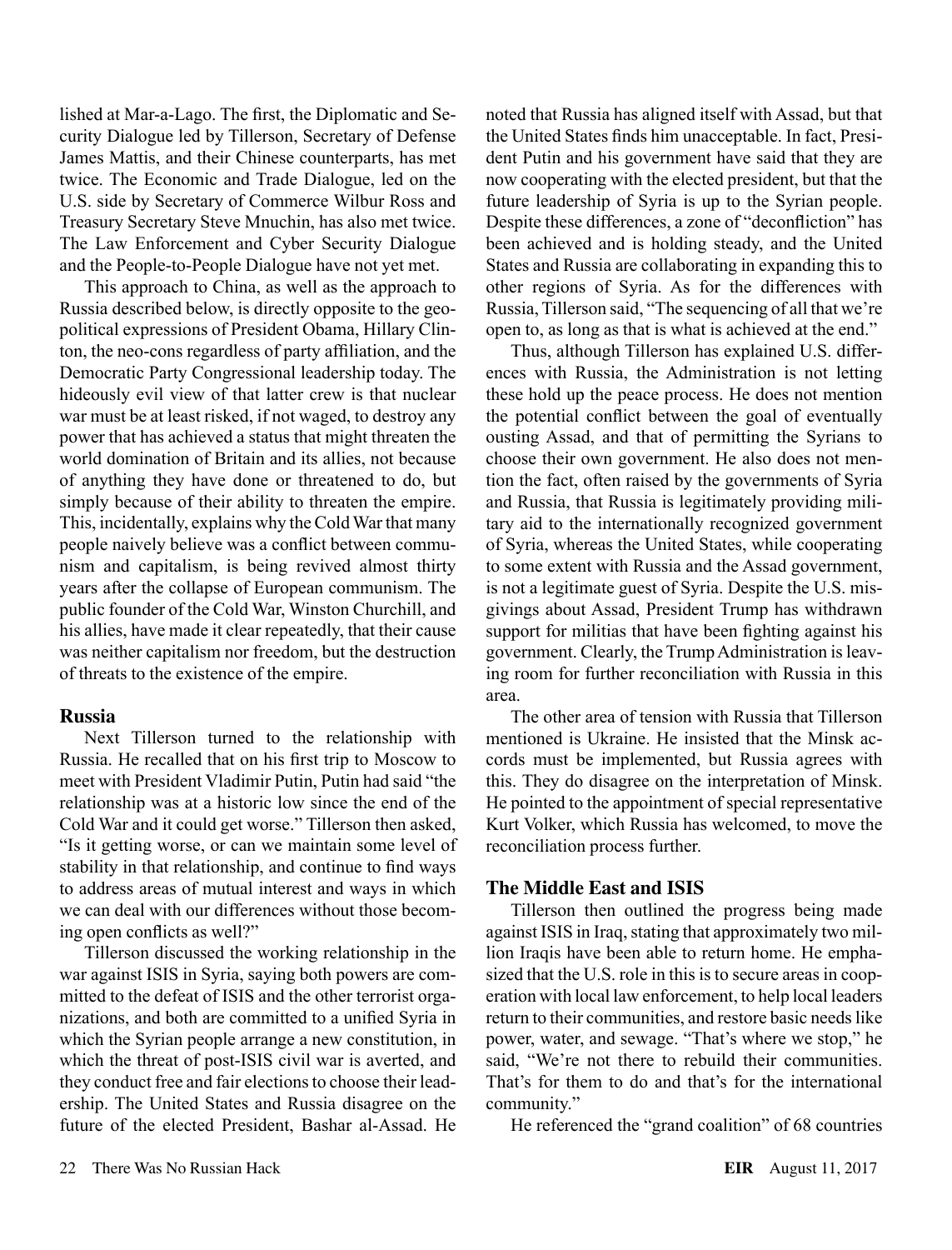

*U.S. Secretary of State Rex Tillerson (right), with U.S. Secretary of Homeland Security John Kelly, at a press conference in Mexico City, Feb. 23, 2017.*

the United States has worked with, and stated that the intention is to recognize ISIS as a global threat that has now surfaced in the Philippines and threatens Southeast Asia. He also referred to the need to battle terrorism in cyberspace, a recruiting arena for ISIS.

Tillerson mentioned the successful agreement with Iran to curtail its nuclear weapons program, but asserted that it is conducting other destabilizing activities and is attempting to expand into Yemen, Iraq, Syria, and Afghanistan. This approach is one that Russia openly disagrees with. Tillerson also failed to address the dire humanitarian disaster, including a massive cholera epidemic and widespread famine, in Yemen, caused by Saudi Arabia's U.S.-backed war against its tiny neighbor. Nonetheless, the Administration has not cut off contact with the concerned parties.

#### **Western Hemisphere**

Tillerson reported on his trip with then Secretary of Homeland Security John Kelly, to establish cooperation with Mexico. They established a "framework" to attack the drug cartels and other criminal organizations. A large part of U.S. responsibility in this, he said, is that "we are the customer," and he said that the Department of Health and Human Services will be working on attacking that problem at home. He reported a 70% to 80% reduction in illegal border crossings.

Other concerns expressed in this hemisphere include working on security and prosperity for Central America, and the reduction of violence and return to democracy in Venezuela.

### **The State Department**

Secretary Tillerson has come under attack in the media and by some foreign policy experts, including unnamed State Department officials, for operating independently of the foreign policy professionals. He addressed this throughout his talk by commending by name the career diplomats who made positive contributions to every initiative he discussed. In addressing the organizational problem directly, he pointed out that only one of the six under-secretary positions in the department has been filled. In the State Department, under

secretaries rank just below the deputy secretary, and they direct the major branches of the Department, so this is a critical shortcoming. He also reported that many of the assistant secretary positions that rank just below the under secretaries, are filled with "acting" officers. Nonetheless, Tillerson said, the professional foreign service officers have made it possible for the department to accomplish what it has in his first six months in office. He added that he meets with his staff on the Under Secretary and Assistant Secretary level several times a week, and is in touch with staff at all levels, through lunches and other means. In responding to a question on this, he said that he expected, given the radical change in administration, that some would have difficulty in making the transition, but that most had committed themselves. For those who objected to a particular responsibility, he offered them the option of switching to something they would do willingly, rather than having people in place who objected to their assignments.

Tillerson reported on his handling of a redesign of the State Department. Based on his experience in private business management, he is leading an "employeeled effort" that began with a survey soliciting input from all employees.

#### **The Administration**

The first question asked of Tillerson involved the misunderstandings created by President Trump's tweets